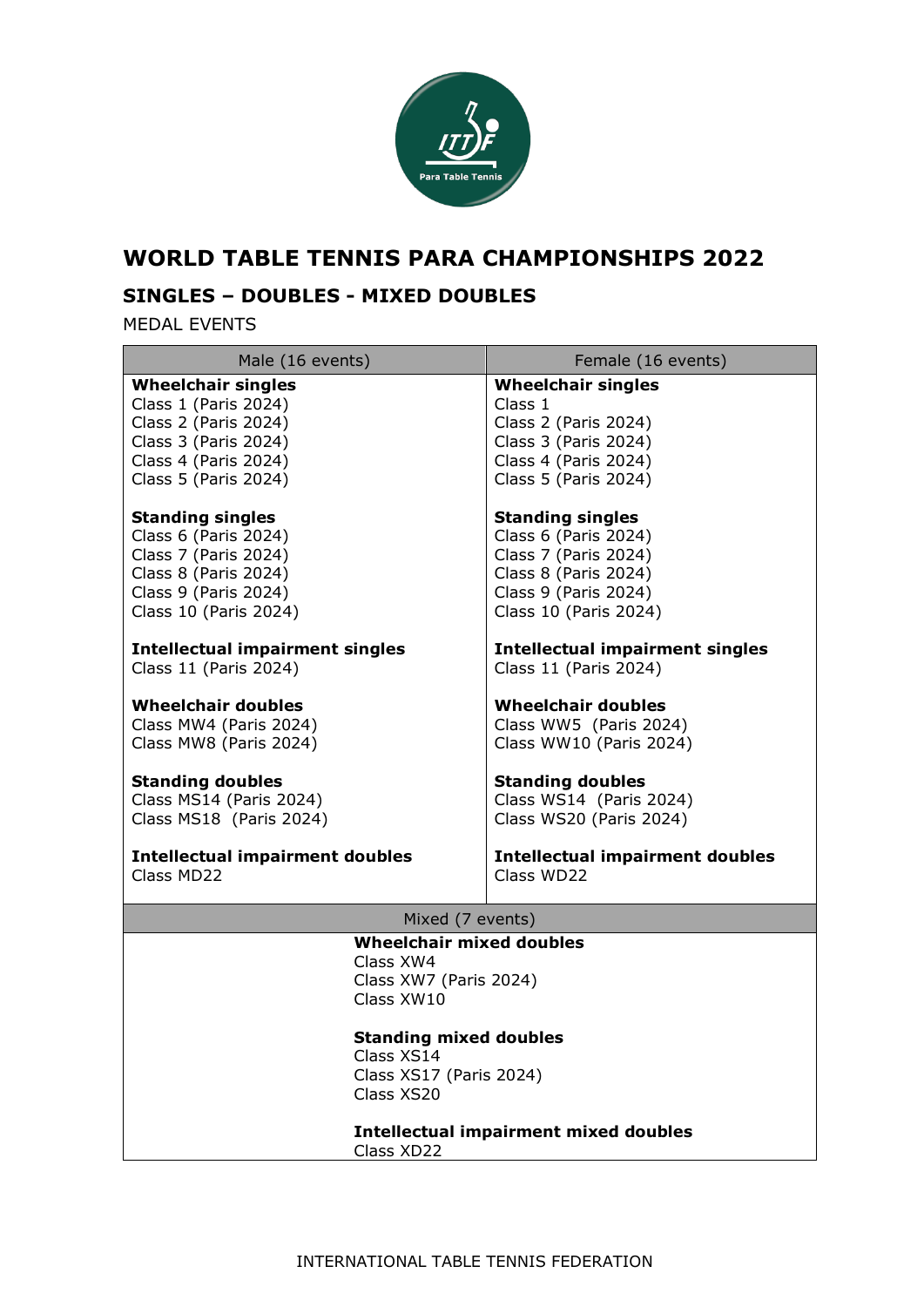There are 10 doubles events and 7 mixed doubles events with limitations in the configuration of the member of the pairs. The limits work all as follows:

| Class MW4  | Men's Wheelchair with the players' classes adding a maximum of 4.    |
|------------|----------------------------------------------------------------------|
| Class MW8  | Men's Wheelchair with the players' classes adding a maximum of 8.    |
| Class MS14 | Men's Standing with the players' classes adding a maximum of 14.     |
| Class MS18 | Men's Standing with the players' classes adding a maximum of 18.     |
| Class MD22 | Men's Doubles for class 11 athletes.                                 |
| Class WW5  | Women's Wheelchair with the players' classes adding a maximum of 5.  |
| Class WW10 | Women's Wheelchair with the players' classes adding a maximum of 10. |
| Class WS14 | Women's Standing with the players' classes adding a maximum of 14.   |
| Class WS20 | Women's Standing with the players' classes adding a maximum of 20.   |
| Class WD22 | Women's Doubles for class 11 athletes.                               |
| Class XW4  | Mixed Wheelchair with the players' classes adding a maximum of 4.    |
| Class XW7  | Mixed Wheelchair with the players' classes adding a maximum of 7.    |
| Class XW10 | Mixed Wheelchair with the players' classes adding a maximum of 10.   |
| Class XS14 | Mixed Standing with the players' classes adding a maximum of 14.     |
| Class XS17 | Mixed Standing with the players' classes adding a maximum of 17.     |
| Class XS20 | Mixed Standing with the players' classes adding a maximum of 20.     |
| Class XD22 | Mixed doubles for class 11 athletes.                                 |

All doubles and mixed doubles pairs must be formed by players from the same Member Association (MA).

#### ATHLETE QUOTA

| Male | Female    | Gender Free | Total |
|------|-----------|-------------|-------|
| 180  | につ<br>⊥◡◡ |             | つつフ   |

## ALLOCATION OF QUALIFICATION SLOTS

The qualification slot is allocated to the individual athlete, not to the MA.

### MAXIMUM QUOTA ALLOCATION PER MEMBER ASSOCIATION

A MA may be allocated a maximum of three (3) qualification slots per class per gender.

## ATHLETE ELIGIBILITY

To be eligible for selection by a MA, athletes must:

#### INTERNATIONAL TABLE TENNIS FEDERATION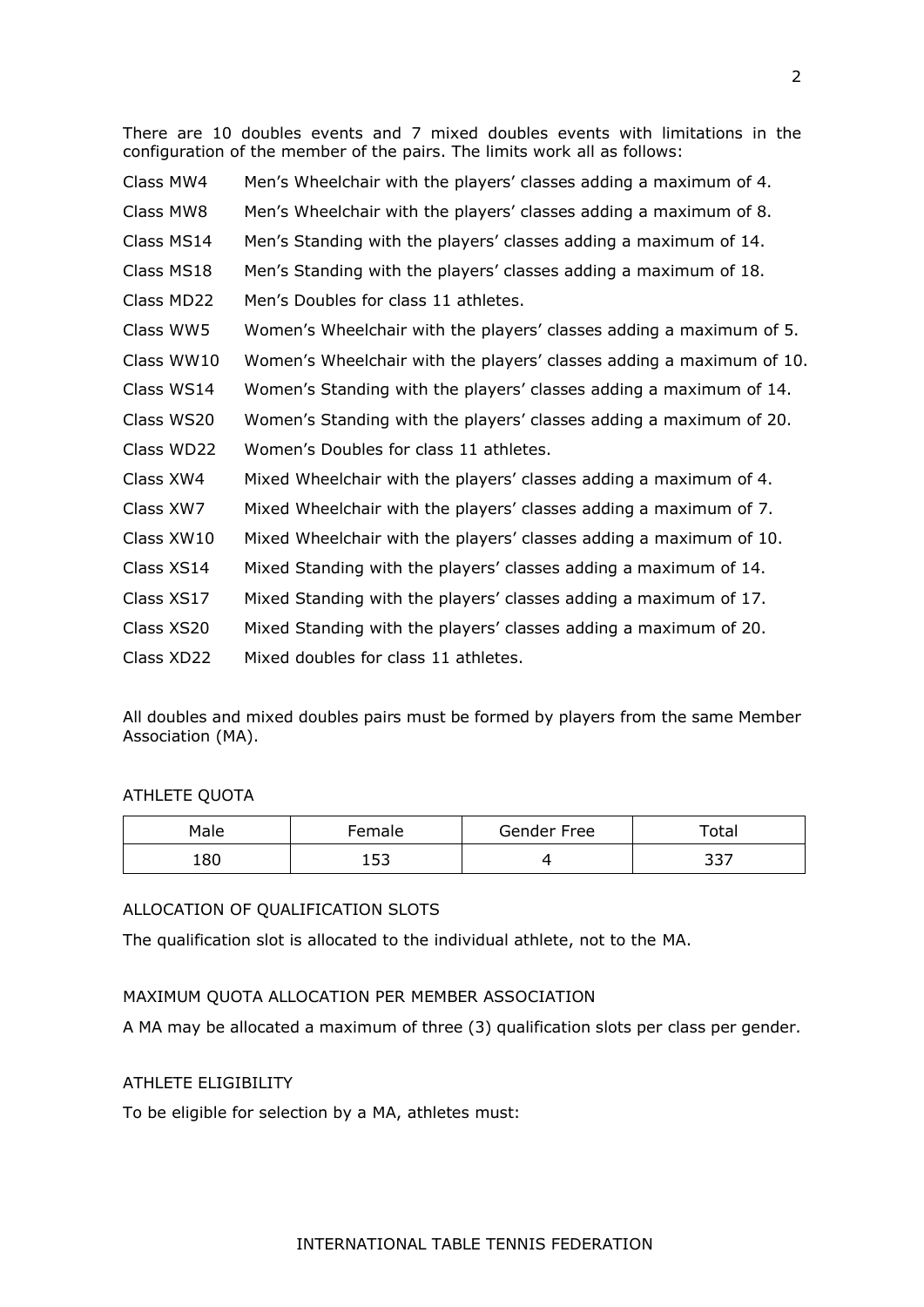- meet the requirements of the International Table Tennis Federation (ITTF) Tournament Credit System in effect for the qualification period (1 January 2022 to 31 July 2022). This requirement does not apply to athletes who receive an Invitation from the Selection Commission.
- be ranked on the ITTF Para Table Tennis World Ranking List closing 31 July 2022. This requirement does not apply to athletes who receive an Invitation from the Selection Commission.
- be internationally classified with a 'Confirmed' sport class status or a 'Fixed Review Date' sport class status with a review date after 31 December 2022.

#### TOURNAMENT CREDIT SYSTEM

Players are required to participate in a minimum number of events in the qualification period depending on the continent their MA belongs to:

- Players from Africa, America, Asia, and Oceania: 1 event
- Players from Europe: 2 events

Participation in the tournament means that the players must take part at least in a single event. Participation is not counted for those players participating only in Doubles or Mixed Doubles events.

#### MAXIMUM ENTRY PER MEMBER ASSOCIATION

A MA can enter a maximum of three (3) eligible athletes per singles event.

A MA can enter a maximum of one (1) pair with both athletes from the same MA per doubles or mixed doubles event. An athlete can only participate in one (1) doubles event and one (1) mixed doubles event.

#### SUMMARY OF THE SLOTS

The overall distribution of the slots per gender and classes will be the following:

| Class | Male | Female |
|-------|------|--------|
| 1     | 15   | 6      |
| 2     | 18   | 9      |
| 3     | 18   | 18     |
| 4     | 15   | 15     |
| 5     | 12   | 12     |
| 6     | 18   | 15     |
| 7     | 18   | 15     |
| 8     | 18   | 15     |
| 9     | 15   | 15     |
| 10    | 15   | 15     |
| 11    | 18   | 18     |
| Total | 180  | 153    |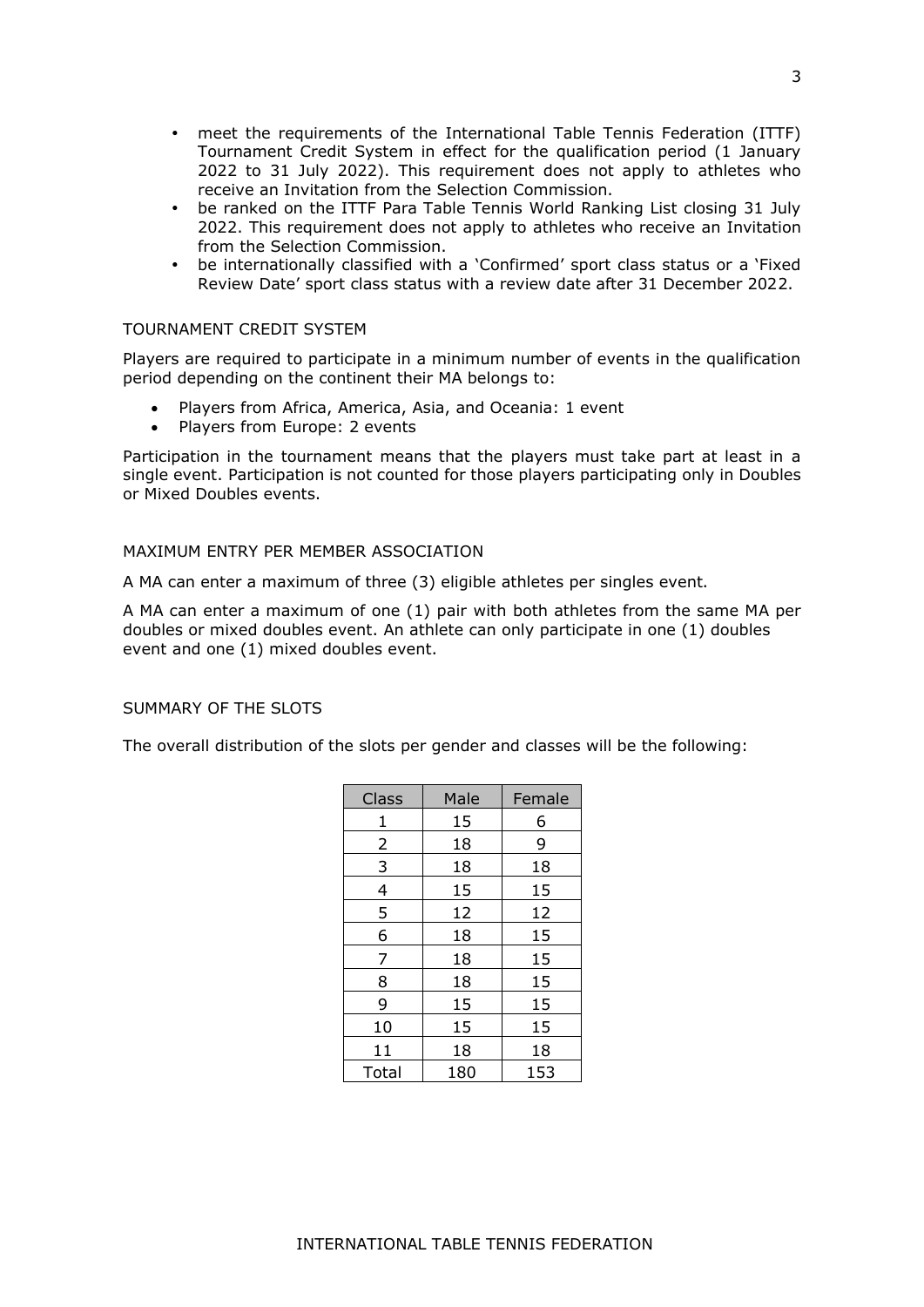#### QUALIFICATION SYSTEM

The order of priority to assign the qualification slots will be the following:

- 1. Continental Ranking (replacing the slots traditionally given to the continental champions due to absence of 2021 continental championships)
- 2. World Junior Ranking
- 3. World Ranking
- 4. Invitations

| <b>METHOD</b>                                                        | QUALIFICATION                                                                                                                                                                                                                                                    | <b>TOTAL</b>          |
|----------------------------------------------------------------------|------------------------------------------------------------------------------------------------------------------------------------------------------------------------------------------------------------------------------------------------------------------|-----------------------|
| <b>ITTF PTT</b><br>Continental<br>Ranking                            | One (1) top-ranked male athlete for each one of the<br>classes and each one of the continents on the ITTF PTT<br>World Ranking Lists closing 31 July 2022, qualify:                                                                                              | 55 male<br>athletes   |
| <b>Allocation</b>                                                    | Africa<br>$\bullet$<br>Americas<br>$\bullet$<br>Asia<br>• Europe<br>• Oceania                                                                                                                                                                                    |                       |
|                                                                      | One (1) top-ranked female athlete for each one of the<br>classes from 2 to 11 and each one of the continents on<br>the ITTF PTT World Ranking Lists closing 31 July 2022,<br>qualify:                                                                            | 50 female<br>athletes |
|                                                                      | $\bullet$ Africa<br>• Americas<br>• Asia<br>Europe<br>$\bullet$<br>Oceania                                                                                                                                                                                       |                       |
|                                                                      | In the case there is no ranked athlete for a specific<br>class and continent, that slot will be allocated via the<br>ITTF PTT World Ranking List Allocation method.                                                                                              |                       |
| <b>ITTF PTT</b><br><b>World Junior</b><br>Ranking                    | One (1) top-ranked male athlete, not otherwise<br>qualified, for each one of the classes on the ITTF PTT<br>World U23 Ranking Lists closing 31 July 2022, qualify.                                                                                               | 11 male<br>athletes   |
| <b>Allocation</b>                                                    | One (1) top-ranked female athlete, not otherwise,<br>qualified for each one of the classes from 2 to 11 from<br>ITTF PTT World U23 Ranking Lists closing 31 July 2022,<br>qualify.                                                                               | 10 female<br>athletes |
|                                                                      | If the top-ranked athlete is already qualified, the slot<br>will go to the next highest ranked athlete. In the case<br>there is no ranked athlete for a specific class, that slot<br>will be allocated via the ITTF PTT World Ranking List<br>Allocation method. |                       |
| <b>ITTF PTT</b><br>World<br><b>Ranking List</b><br><b>Allocation</b> | The top-ranked male athletes, not otherwise qualified,<br>up to the established quota for the individual singles<br>event, on the ITTF PTT Male World Ranking Lists<br>closing 31 July 2022, qualify:                                                            | 87 male<br>athletes   |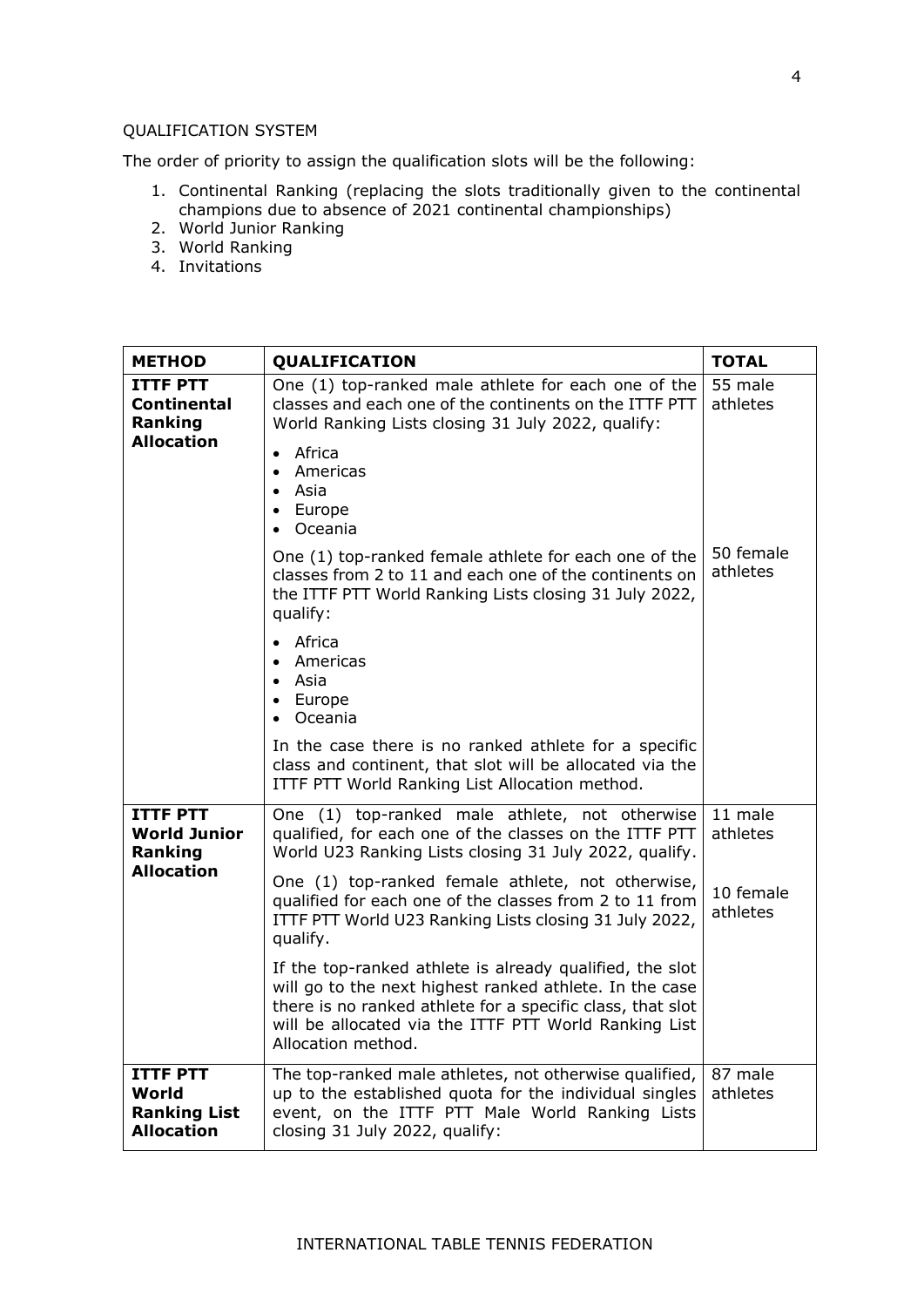|                                        | <b>Individual Event</b>                                                                                                                             | Quota                                                                                                                                                                   |                       |
|----------------------------------------|-----------------------------------------------------------------------------------------------------------------------------------------------------|-------------------------------------------------------------------------------------------------------------------------------------------------------------------------|-----------------------|
|                                        | Class 1                                                                                                                                             | $\overline{7}$                                                                                                                                                          |                       |
|                                        | Class 2                                                                                                                                             | 9                                                                                                                                                                       |                       |
|                                        | Class 3                                                                                                                                             | 9                                                                                                                                                                       |                       |
|                                        | Class 4                                                                                                                                             | $\overline{7}$                                                                                                                                                          |                       |
|                                        | Class 5                                                                                                                                             | 5                                                                                                                                                                       |                       |
|                                        | Class 6                                                                                                                                             | 9                                                                                                                                                                       |                       |
|                                        | Class 7                                                                                                                                             | 9                                                                                                                                                                       |                       |
|                                        | Class 8                                                                                                                                             | 9                                                                                                                                                                       |                       |
|                                        | Class 9                                                                                                                                             | $\overline{7}$                                                                                                                                                          |                       |
|                                        | Class 10                                                                                                                                            | $\overline{7}$                                                                                                                                                          |                       |
|                                        | Class 11                                                                                                                                            | 9                                                                                                                                                                       |                       |
|                                        | The top-ranked female athletes, not otherwise<br>qualified, up to the established quota for the<br>individual singles event, on the ITTF PTT Female | World Ranking Lists closing 31 July 2022, qualify:                                                                                                                      | 73 female<br>athletes |
|                                        | <b>Individual Event</b>                                                                                                                             | Quota                                                                                                                                                                   |                       |
|                                        | Class 1                                                                                                                                             | 5                                                                                                                                                                       |                       |
|                                        | Class 2                                                                                                                                             | $\overline{2}$                                                                                                                                                          |                       |
|                                        | Class 3                                                                                                                                             | 9                                                                                                                                                                       |                       |
|                                        | Class 4                                                                                                                                             | $\overline{7}$                                                                                                                                                          |                       |
|                                        | Class 5                                                                                                                                             | 5                                                                                                                                                                       |                       |
|                                        | Class 6                                                                                                                                             | $\overline{7}$                                                                                                                                                          |                       |
|                                        | Class 7                                                                                                                                             | $\overline{7}$                                                                                                                                                          |                       |
|                                        | Class 8                                                                                                                                             | $\overline{7}$                                                                                                                                                          |                       |
|                                        | Class 9                                                                                                                                             | $\overline{7}$                                                                                                                                                          |                       |
|                                        | Class 10                                                                                                                                            | $\overline{7}$                                                                                                                                                          |                       |
|                                        | Class 11                                                                                                                                            | 10                                                                                                                                                                      |                       |
|                                        |                                                                                                                                                     |                                                                                                                                                                         |                       |
| <b>Invitation</b><br><b>Allocation</b> | event:                                                                                                                                              | Eligible male athletes will be considered by the ITTF<br>Selection Commission Invitation qualification slots, up<br>to the established quota for the individual singles | 27 male<br>athletes   |
|                                        | <b>Individual Event</b>                                                                                                                             | Quota                                                                                                                                                                   |                       |
|                                        | Class 1                                                                                                                                             | 2                                                                                                                                                                       |                       |
|                                        | Class 2                                                                                                                                             | 3                                                                                                                                                                       |                       |
|                                        | Class 3                                                                                                                                             | 3                                                                                                                                                                       |                       |
|                                        | Class 4                                                                                                                                             | $\overline{2}$                                                                                                                                                          |                       |
|                                        | Class 5                                                                                                                                             | $\mathbf{1}$                                                                                                                                                            |                       |
|                                        | Class 6                                                                                                                                             | 3                                                                                                                                                                       |                       |
|                                        | Class 7                                                                                                                                             | 3                                                                                                                                                                       |                       |
|                                        | Class 8                                                                                                                                             | 3                                                                                                                                                                       |                       |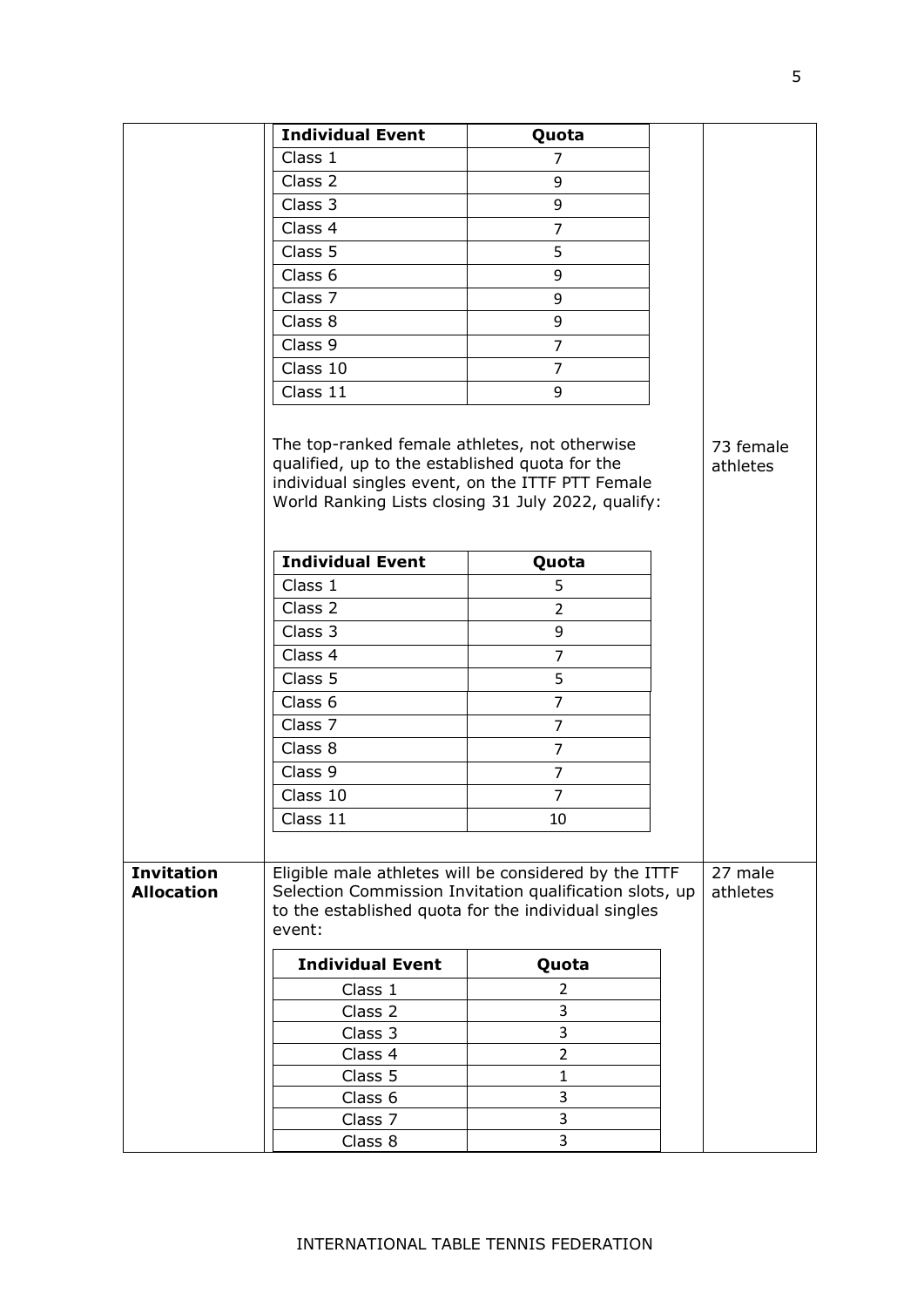|              | Class 9                                                                                                                                                                                                                                                                                                                                                                                                                                                                                                                                                                      | 2              |                       |                        |
|--------------|------------------------------------------------------------------------------------------------------------------------------------------------------------------------------------------------------------------------------------------------------------------------------------------------------------------------------------------------------------------------------------------------------------------------------------------------------------------------------------------------------------------------------------------------------------------------------|----------------|-----------------------|------------------------|
|              | Class 10                                                                                                                                                                                                                                                                                                                                                                                                                                                                                                                                                                     | 2              |                       |                        |
|              | Class 11                                                                                                                                                                                                                                                                                                                                                                                                                                                                                                                                                                     | 3              |                       |                        |
|              | Eligible female athletes will be considered by the ITTF<br>Selection Commission Invitation qualification slots, up<br>to the established quota for the individual singles<br>event:                                                                                                                                                                                                                                                                                                                                                                                          |                | 20 female<br>athletes |                        |
|              | <b>Individual Event</b>                                                                                                                                                                                                                                                                                                                                                                                                                                                                                                                                                      | Quota          |                       |                        |
|              | Class 1                                                                                                                                                                                                                                                                                                                                                                                                                                                                                                                                                                      | 1              |                       |                        |
|              | Class 2                                                                                                                                                                                                                                                                                                                                                                                                                                                                                                                                                                      | 1              |                       |                        |
|              | Class 3                                                                                                                                                                                                                                                                                                                                                                                                                                                                                                                                                                      | 3              |                       |                        |
|              | Class 4                                                                                                                                                                                                                                                                                                                                                                                                                                                                                                                                                                      | $\overline{2}$ |                       |                        |
|              | Class 5                                                                                                                                                                                                                                                                                                                                                                                                                                                                                                                                                                      | 1              |                       |                        |
|              | Class 6                                                                                                                                                                                                                                                                                                                                                                                                                                                                                                                                                                      | $\overline{2}$ |                       |                        |
|              | Class 7                                                                                                                                                                                                                                                                                                                                                                                                                                                                                                                                                                      | $\overline{2}$ |                       |                        |
|              | Class 8                                                                                                                                                                                                                                                                                                                                                                                                                                                                                                                                                                      | 2              |                       |                        |
|              | Class 9                                                                                                                                                                                                                                                                                                                                                                                                                                                                                                                                                                      | 2              |                       |                        |
|              | Class 10                                                                                                                                                                                                                                                                                                                                                                                                                                                                                                                                                                     | $\overline{2}$ |                       |                        |
|              | Class 11                                                                                                                                                                                                                                                                                                                                                                                                                                                                                                                                                                     | 2              |                       |                        |
|              | Two (2) male and two (2) female invitation slots are<br>reserved for the host country. In case the host country<br>obtains any slot(s) via the allocation methods above,<br>the invitation slots will automatically be reduced<br>accordingly.<br>Four (4) additional gender free invitation slots may be<br>awarded to ensure the viability of any doubles events<br>that might not have a minimum of 6 pairs.<br>To be considered for an invitation slot, MAs (including<br>the host country) must submit an official application in<br>writing to ITTF by 15 August 2022. |                |                       | 4 athletes             |
| <b>Total</b> |                                                                                                                                                                                                                                                                                                                                                                                                                                                                                                                                                                              |                |                       | 180 male<br>athletes   |
|              |                                                                                                                                                                                                                                                                                                                                                                                                                                                                                                                                                                              |                |                       | 153 female<br>athletes |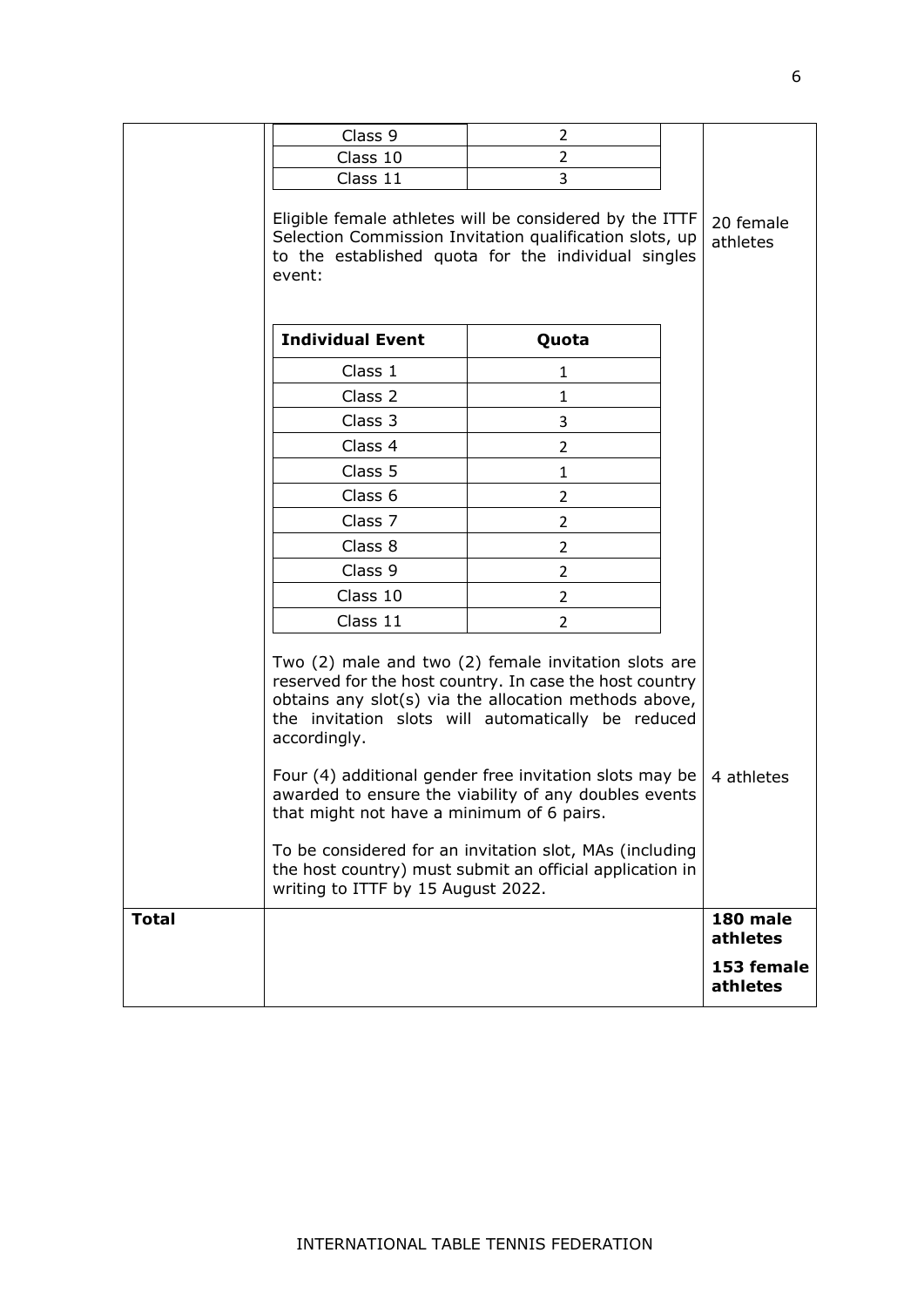TIMELINE

| 1 January 2022    | Start of the period for athletes to attain performances to<br>be recorded on the ITTF PTT World Ranking Lists.                             |
|-------------------|--------------------------------------------------------------------------------------------------------------------------------------------|
| 31 July 2022      | End of the period for athletes to attain performances to be<br>recorded on the ITTF PTT World Ranking Lists for<br>qualification purposes. |
| 3 August 2022     | ITTF confirms to the MAs the allocation of qualification<br>slots.                                                                         |
| 4 August 2022     | Start of Selection Commission Invitation application<br>process.                                                                           |
| 17 August 2022    | MAs confirm the use of allocated qualification slots.                                                                                      |
| 17 August 2022    | Deadline to submit Invitation applications to ITTF Selection<br>Commission.                                                                |
| 19 August 2022    | ITTF confirms to the MAs the reallocation of unused<br>qualification slots.                                                                |
| 31 August 2022    | ITTF confirms the awarding of Invitation slots as well as the<br>viable doubles events.                                                    |
| 29 August 2022    | MAs confirm the use of reallocated qualification slots,<br>Selection Commission Invitation slots as well as doubles<br>compositions.       |
| 5 September 2022  | ITTF confirms to the MAs the final competition formats for<br>doubles events and mixed doubles events.                                     |
| 19 September 2022 | Deadline for World Championships 2022 Organising<br>Committee to receive second entry forms submitted by<br>MAs.                           |
|                   |                                                                                                                                            |

#### CONFIRMATION PROCESS OF ALLOCATED SLOTS

By 17 August 2022, each MA must confirm to ITTF by email the number of qualification slots for selected players which they will use. MAs that have not replied by these dates will have lost their qualification slots, and the ITTF may reallocate them.

By 19 August 2022, ITTF will confirm the reallocation of all unused qualification slots.

By 29 August 2022, it is officially declared that the respective MAs will use the allocated slots for the World Championships 2022. Any MAs that do not finally use their allocated slots may be subject to sanctions by ITTF.

## REALLOCATION OF UNUSED QUALIFICATION SLOTS

Any qualification slots that are not used by the respective MA will be reallocated as follows:

## *Slots allocated through the* **ITTF PTT Continental Ranking Allocation** *Method*

Any qualification slots that are not used by a MA will be reallocated by the ITTF to the next highest-ranked athlete on the ITTF PTT Continental Ranking Lists closing 31 July 2022. If no athlete meets the criteria, the slot will be reallocated to the ITTF PTT World Ranking Lists closing 31 July 2022.